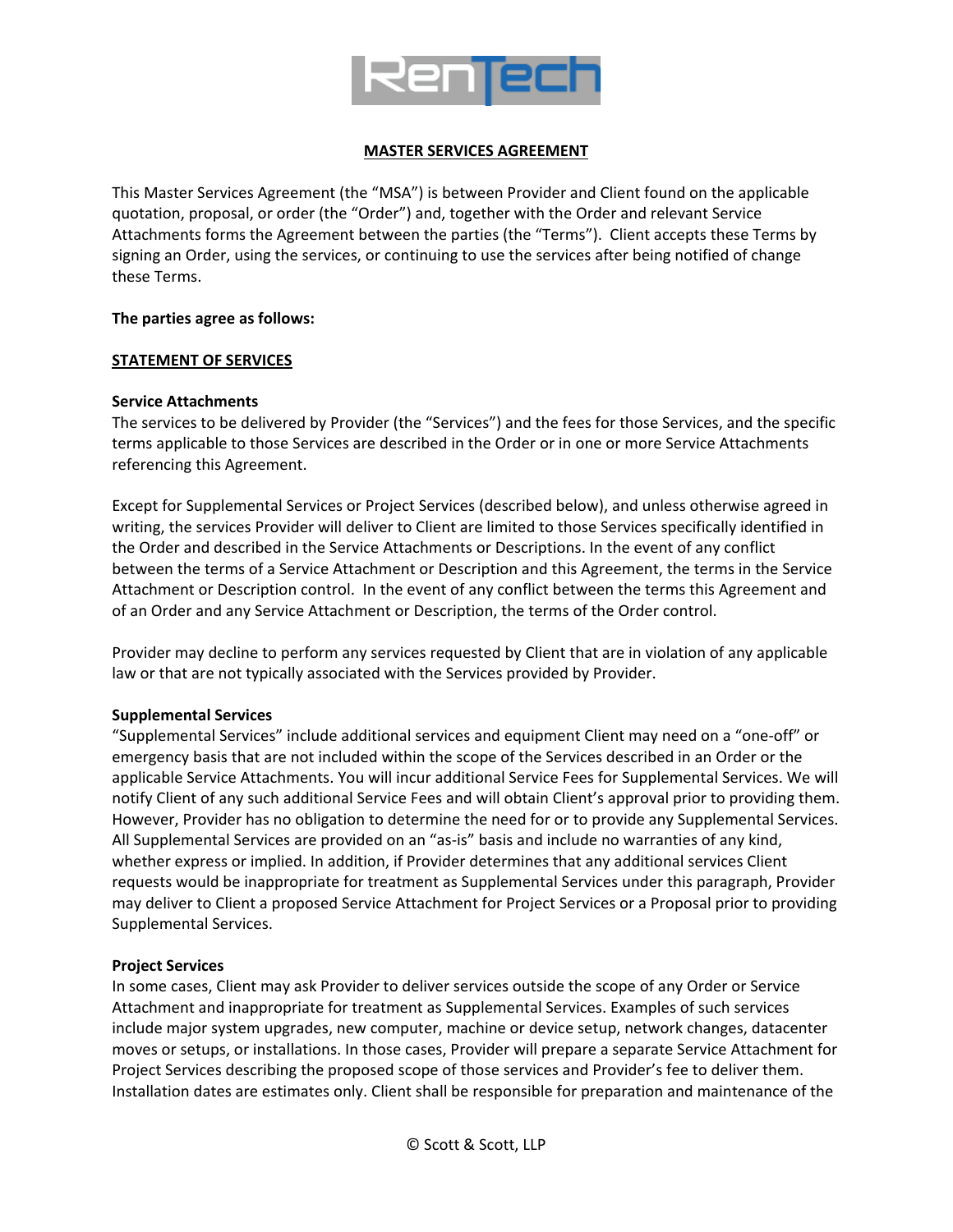site for such Project Services or installations, including, but not limited to, providing necessary electrical power and communication lines and proper air conditioning and humidity control.

# **FEES FOR SERVICES | PAYMENT TERMS**

### **Service Fees**

Fees for Services are set forth in Order or Statement of Work. Unless otherwise indicated in writing, all Services will be performed on a time-and-materials basis at Provider's then-current rates.

## **Adjustments to Service Fees**

Except as may be specified in an Order, Provider may adjust the Service Fees charged under this Agreement as follows:

• End-User or Network Growth. During the term of an Order, if the number of users or devices in Client's environment or the Service or Equipment types or quantities to be covered within the scope of the Order exceeds the numbers, types or quantities previously ordered, Provider may apply a pro rata adjustment to the total Service Fees based on Provider's then-prevailing hourly rates. You shall pay all Service Fees owed as they become due following any such adjustment.

Similarly, during the term of an Order, if the number of users or devices in Client's environment or the Service or Equipment types or quantities to be covered within the scope of the Order is less than the numbers, types or quantities previously ordered, upon request, Provider will apply a pro rata adjustment to the total Service Fees based on Provider's then-prevailing hourly rates. You shall pay all Service Fees owed as they become due following any such adjustment. However, under no circumstances may any such adjustments result in a number of users or devices in Client's environment or in any Service or Equipment types or quantities to be covered within the scope of the Order that is less than the numbers, types or quantities ordered at the time Client signed that Order.

"User" means Client's employees, consultants, contractors or agents who are authorized to use the Service and have been supplied user identifications and passwords by Client (or by Provider upon Client's request). Users do not include any customers of Client or other third parties.

"Device" means any equipment included in the Services, whether owned by Client or provided by Provider for Client's use, including, but not limited to computers, printers, servers, routers, and mobile or handheld microcomputers as well as the software necessary to operate such equipment.

- Surcharges. At any time after the parties sign an Order, Provider may adjust its rates and charges or impose additional rates and charges to recover amounts required or permitted by governmental or quasi-governmental authorities to collect from others or pay to others in support of statutory or regulatory funds or programs. You shall pay all Service Fees owed as they become due following any such adjustment.
- Service Fee Rate Increases. At any time after the parties sign an Order, Provider may elect to raise the fees that it charges under that Order but it shall not be greater than 10% annually. We shall give Client no less than thirty (30) days' notice of any such increase in fees to be charged. Following Client's receipt of such notice, Client may terminate this Order without incurring any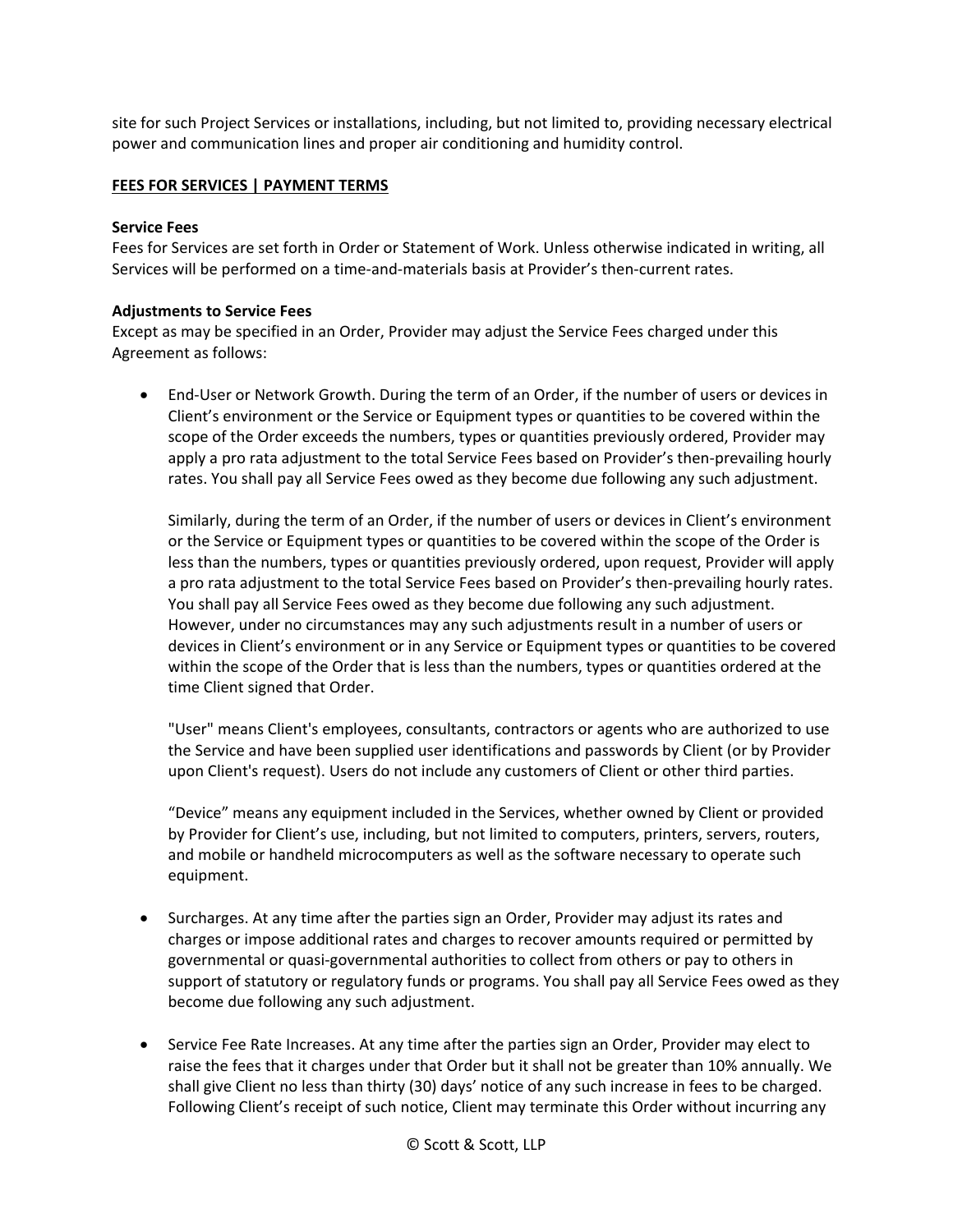additional charges or penalties, if any, that Client ordinarily would incur for such termination.

- Third-Party Services. Client understands and agrees that Provider uses third-party solutions and service providers to perform some or all of the managed services offered to Client. ("Third-Party Service Providers") **PROVIDER IS NOT RESPONSIBLE FOR THE ACTS OR OMISSIONS OF THIRD-PARTY SERVICE PROVIDERS. CLIENT'S RIGHTS REGARDING CLAIMS AGAINST THIRD-PARTY SERVICE PROVIDERS SHALL BE GOVERNED BY SUCH SERVICE PROVIDER'S END USER LICENSE AGREEMENT OR TERM AND CONDITIONS. Provider's current** Third-Party Service providers and the governing terms and conditions related to those services are listed on the Schedule of Third-Party Services which may be updated by Provider without further notice to Client and is incorporated by reference as if fully set forth in this Agreement.
- Off-Boarding. Client's cancellation, termination, or transition of the Services to Client's control or to another service provider, ("Off-Boarding") may trigger a billable project. Any Off-Boarding projects will be subject to a separate Order or Project Service Attachment or Statement of Work, which will be billed at Provider's then current rates.
- Client Delay. If Provider is unable to commence delivery of the Services on the Service Start Date (defined below) because of any failure on Client's part including but not limited the failure to provide access to Client's resources in a timely manner), Client nonetheless will begin to incur Service Fees, which Client shall pay in accordance with this Service Attachment and the Master Services Agreement, beginning on the Service Start Date.

## **Pass-Through Expenses**

Client shall pay Provider's reasonable out-of-pocket expenses, including travel expenses, lodging, meals, or other similar expenses, which may be incurred by Provider in performing Services. Any such "Pass-Through Expenses" will be billed at cost and invoiced monthly.

### **Payment Terms**

Client shall pay the full amount reflected on any invoice as owed to Provider on the first (1st) day of each month. Without waiving any of its other remedies, Provider reserves the right to suspend services if payment is not received within thirty (30) days following Client's receipt of that invoice. Provider may impose an administrative fee of \$75 on payments not received by the due date. Additionally, Client shall pay a late charge of one- and one-half percent (1.5%) per month or the maximum lawful rate, whichever is less, for all invoiced amounts not paid within thirty (30) days following Client's receipt of that invoice (the "Payment Deadline").

If Client disputes in good faith all or any portion of the amount owed to Provider, or if Client otherwise require any adjustment to an invoiced amount, Client must notify Provider in writing, prior to the Payment Deadline, of the nature and basis of the dispute and/or adjustment. If Provider is unable to resolve the dispute prior to the Payment Deadline, Client nevertheless shall pay the entire invoiced amount by the Payment Deadline. If Provider ultimately determines that such amount should not have been paid, Provider shall apply a credit equal to such amount on against any Service Fees owed for the following month.

Special rates may apply for services requested outside of normal business hours or on holidays. Scheduled after-hours rates are one-and-one-half (1.5) times normal hourly rates, with a one-hour minimum. Emergency after-hours rates for weeknights after 5:00 p.m. Eastern time are two (2)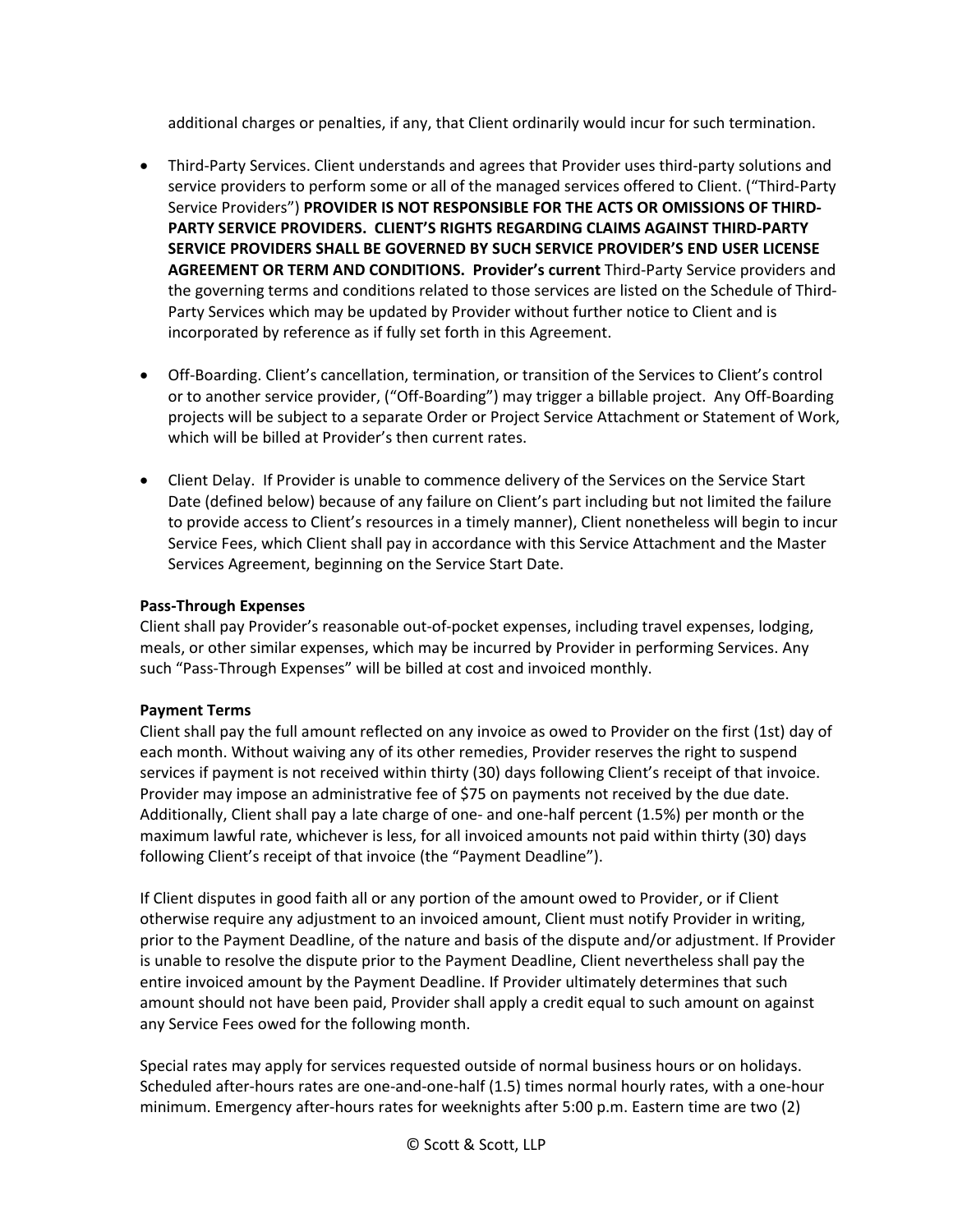times normal hourly rates, with a one-hour minimum. Emergency after-hours rates for weekends is two-and-one-half (2.5) times normal hourly rates, with a one-hour minimum. Holiday rates are three (3) times normal hourly rates, with a one-hour minimum.

## **Suspension of Service**

If Client fails to pay all amounts owed under this Agreement when due, then upon at least ten (10) business days prior written notice, and in addition to any other remedies available to Provider, Provider may suspend Services and withhold Confidential Information (defined below) under this Agreement until full payment is made. Following any suspension of service under this provision, and after Client makes full payment to Provider, Provider shall restore the Services after validating that all components to be monitored and/or managed under any applicable Order or Service Attachment comply with Provider's level of security, updates and best practices. Client shall pay a "Reactivation Fee" for such restoration equal to one month of the Service Fees. Provider's right to suspend Services under this section is in addition to Provider's right to terminate this Agreement.

## **Taxes**

Unless otherwise indicated on an invoice, all charges and fees owed under this Agreement are exclusive of any applicable sales, use, excise or services taxes that may be assessed on the provision of the Services. In the event that any taxes are assessed on the provision of any of the Services, Client shall pay the taxes directly to the taxing authority or shall reimburse Provider for their payment.

## **TERM AND TERMINATION**

### **Term**

This Agreement commences on the Order Effective Date, and it will remain in effect until either party terminates it as permitted below.

### **Month-to-Month Services**

If the Order specifies no Initial Term with respect to any or all Services, then Provider will deliver those Services on a month-to-month basis until one party provides written notice to the other party of its intent to terminate those Services, in which case Provider will cease delivering those Services at the end of the next calendar month in which following receipt such written notice is received by the other party.

# **Termination**

Either party may terminate this MSA for any reason or no reason upon at least thirty (30) days advance, written notice given to the other party. However, termination of this MSA will not, by itself, result in the termination of any Order or Service Attachments, and this MSA will remain in effect notwithstanding any notice of termination unless and until all Orders and/or Service Attachments are terminated or expire according to their terms.

### **INDEPENDENT CONTRACTOR**

Unless otherwise agreed, Provider will perform all Services solely as an independent contractor and not as an employee, agent or representative of Client.

### **INTELLECTUAL PROPERTY RIGHTS**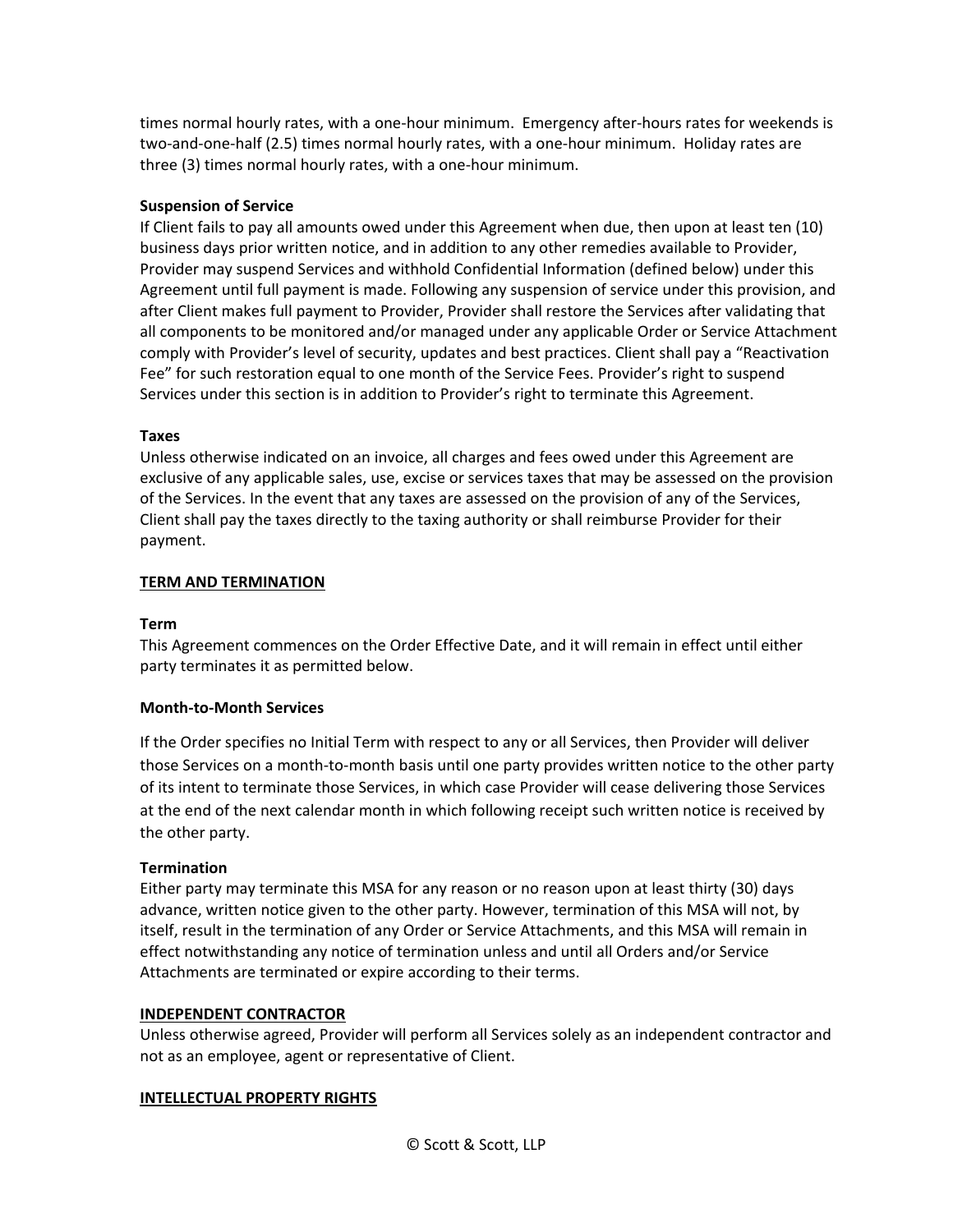### **Provider Works**

Unless specifically identified in a separate Statement of Work, any writing or work of authorship, regardless of medium, created or developed by Provider or Client in the course of performance under this Agreement and related to existing works owned by Provider is a "Provider Work," is not to be deemed a "work made for hire," and is and will remain the sole, exclusive property of Provider. To the extent any Provider Work for any reason is determined not to be owned by Provider, Client hereby irrevocably assigns and conveys to Provider all of its copyright in such Provider Work. Client further hereby irrevocably assigns to Provider all of its patent, copyright, trade secret, know-how and other proprietary and associated rights in any Provider Work.

#### **License to Provider Works**

If any Provider Work is located on hardware or equipment owned by Client, Provider hereby grants Client a perpetual, non-exclusive, revocable, royalty-free license to use any Provider Work during the term of this Agreement ("Limited License"). The Limited License will be immediately and automatically revoked without the need for notice in the event that either party terminates the Services or this Agreement.

#### **License Restrictions**

You shall not:

- Modify, copy or create derivative works based on the Services or on the Provider Technology;
- Build a product or service using similar ideas, features, functions or graphics of the Service, or
- Copy any ideas, features, functions or graphics of the Service.

Additional license restrictions may be set forth in the Service Attachments.

#### **Improvements to Services**

Client hereby assigns to Provider any and all suggestions, ideas, enhancement requests, feedback, recommendations or other information provided by Client or Client's users relating to any proposed improvements of or modifications to the Services.

### **PROVIDER-SUPPLIED EQUIPMENT**

"Equipment" means any computer, networking or telephony equipment, racking, or associated hardware or other equipment (if any) that Provider installs on Client's premises or that Provider ships to Client's location to facilitate the delivery of Services. Equipment does not include any hardware or devices that Provider may sell to Client or that Provider procures on Client's behalf.

Provider is and will remain the sole owner of any Equipment, which is provided on a rental or temporary basis only. This agreement transfers to Client no Equipment ownership rights of any kind.

Provider retains sole discretion to determine the appropriate Equipment and associated software and/or technology, if any, to be used at Client's location, provided that Provider's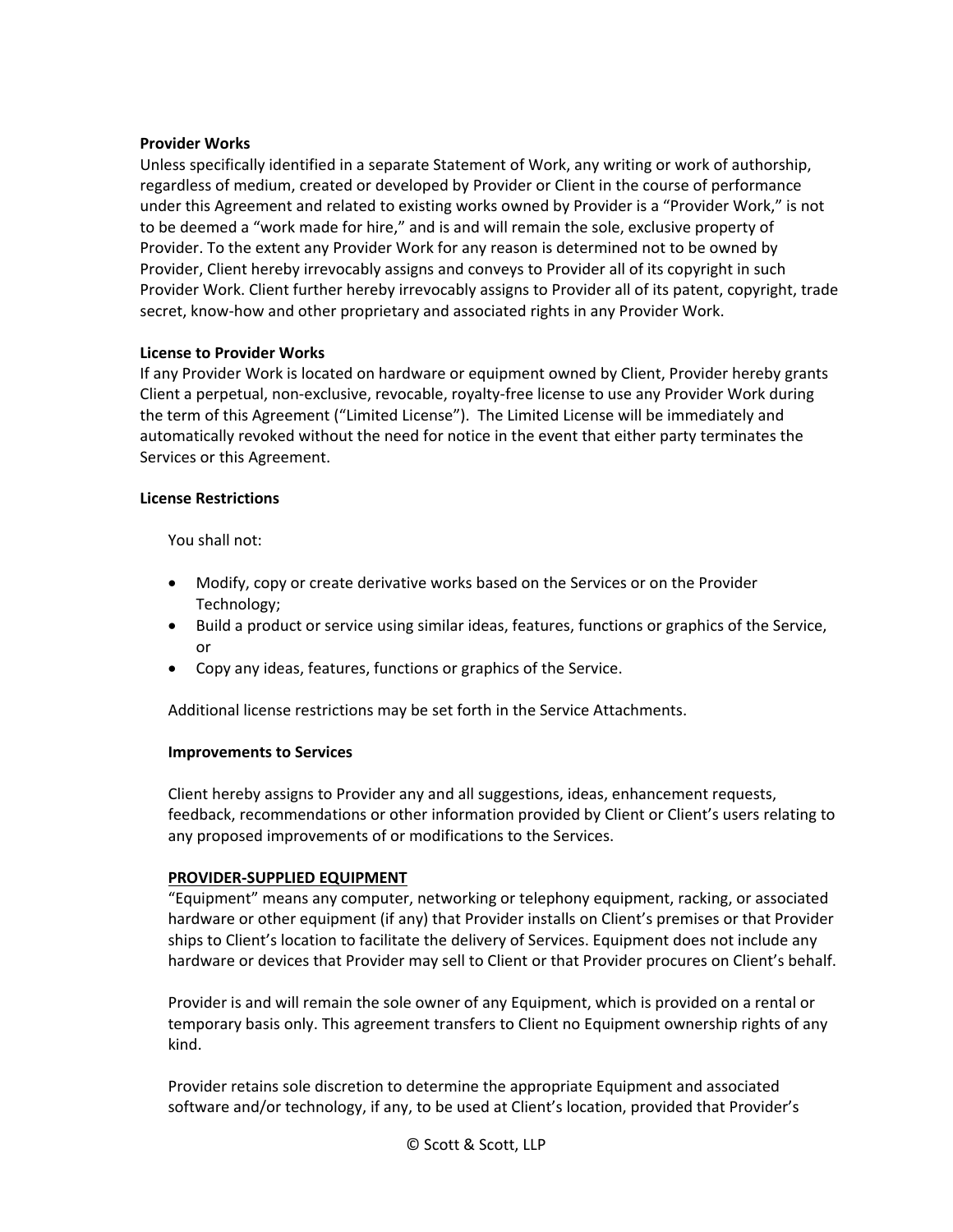determination does not materially impair the availability or delivery of services under this Agreement. Provider also retains sole discretion to determine the necessity of maintenance, repairs and/or improvement of the Equipment.

Except as otherwise may be specified in an applicable Service Attachment, Provider makes no independent representations or warranties with respect to the Equipment. Any third-party warranties are Client's exclusive remedies with respect to such Equipment. In the event of an Equipment malfunction, Provider will take commercially reasonable steps to ensure that Client receives the benefit of any manufacturer warranties applicable to the Equipment in use at Client's location.

Client shall take reasonable care of the Equipment and shall not damage it, tamper with it, move or remove it, attempt to repair it, or attempt to install any software on it. Client is financially responsible, up to the full replacement value of all Equipment, for all damage to or loss of the Equipment used at Client's location, other than loss or damage caused by Provider. In addition, Client shall obtain and maintain insurance with a reputable insurer for the full replacement value of the Equipment. Such policy or policies of insurance must cover the Equipment against loss or damage (including, without limitation, accidental loss or damage) and must name Provider as an insured beneficiary with respect to the Equipment. Upon demand, Client must produce evidence that such insurance is being maintained and is valid.

Client is responsible for providing the necessary power, network connection and appropriate environment to support the Equipment.

Client shall not remove any sign, label or other marking on the Equipment identifying Provider as the owner of the Equipment. Client does not acquire and will not acquire any rights of ownership in the Equipment by virtue of this Agreement, and Client does not have and will not have, by operation of law or otherwise, any lien or other similar right over or in relation to the Equipment.

On termination of any Agreement pursuant to which Client obtained any Provider-owned Equipment, Client shall allow Provider and its employees and contractors reasonable access to its premises to remove the Equipment. Alternatively, upon Provider's request, Client shall return the Equipment to Provider via the carrier of Provider's choice, for which Provider will pay all applicable shipping charges.

### **PROVIDER-SUPPLIED SOFTWARE**

"Software" means all and any software installed on the Equipment or provided by Provider for installation on Client's computer equipment to facilitate the delivery of the Services.

This Agreement does not transfer any right, title, or interest in the Software to Client. Client's use of the Software is subject to all applicable terms of any end-user license agreement pertaining to the Software, a copy of which will be made available to Client, upon request.

You shall not, and shall not permit any third party, to: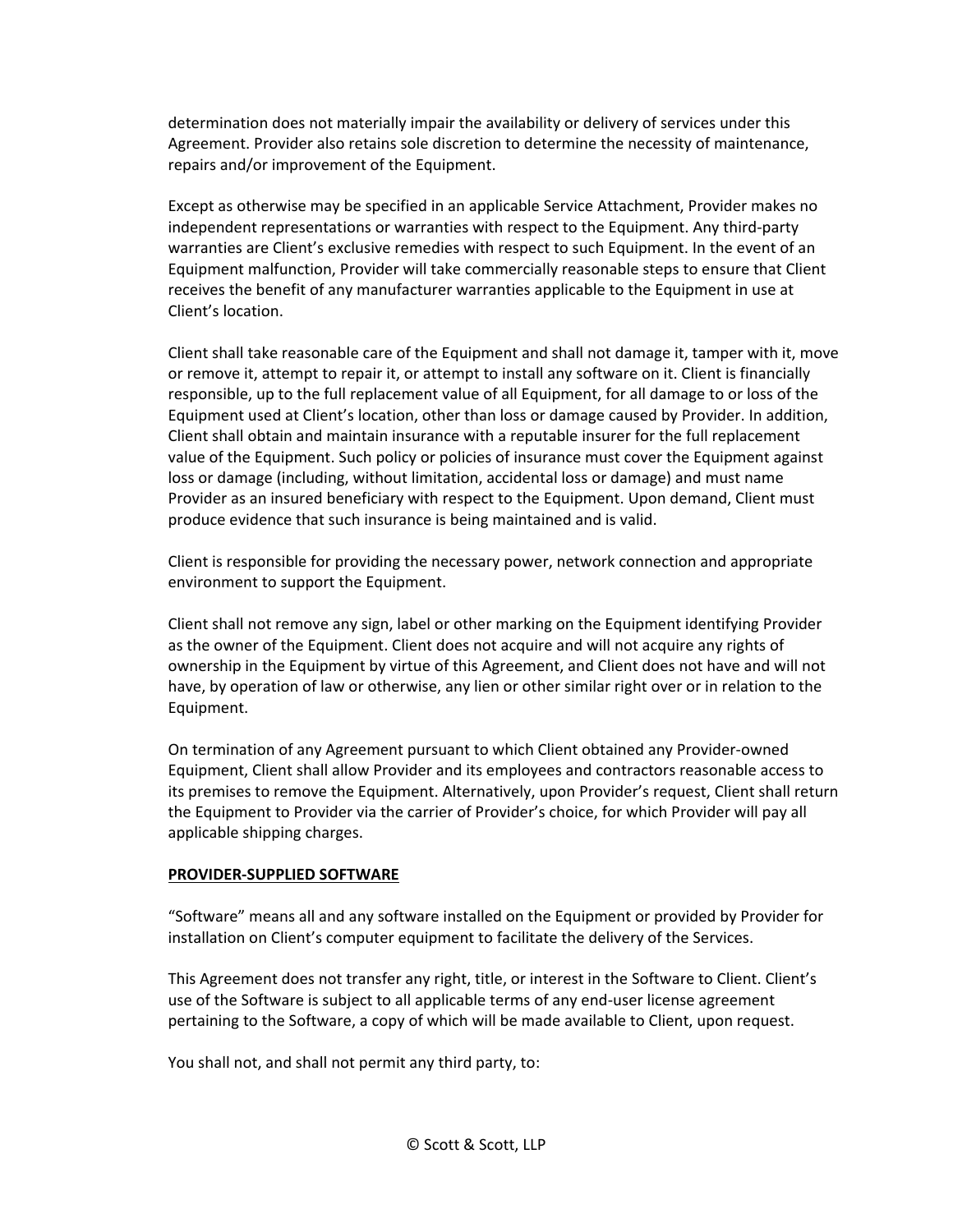- distribute or allow others to distribute copies of the Software or any part thereof to any third party,
- tamper with, remove, reproduce, modify or copy the Software or any part thereof,
- provide, rent, sell, lease or otherwise transfer the Software or any copy or part thereof or use it for the benefit of a third party, or
- reverse assemble, reverse compile or reverse engineer the Software or any part thereof, or otherwise attempt to discover any Software source code or underlying proprietary information except as may be permitted by law.

# **NON-DISCLOSURE AND CONFIDENTIALITY**

## **Confidential Information**

During the course of performance under this Agreement, either party may be exposed to or may acquire the other's proprietary or confidential information. Each party shall hold all such "Confidential Information" in strict confidence and shall not disclose any such information to any third party.

Confidential Information includes but is not limited to: (a) with respect to Provider, Provider's unpublished prices for Services, audit and security reports, server/network configuration designs, firewall and other hardware configurations, passwords, all business plans, technical information or data, product ideas, methodologies, calculation algorithms and analytical routines, and other proprietary technology, (b) with respect to Client, content transmitted to or from, or stored by Client on, Provider' servers, and (c) with respect to both parties, other information that is conspicuously marked as "confidential" or if disclosed in non-tangible form, is verbally designated as "confidential" at the time of disclosure and confirmed as confidential in a written notice given within one (1) day of disclosure.

# **Non-Confidential Information**

Notwithstanding the preceding provision, Confidential Information does not include:

- Information that at the time of disclosure is, without fault of the recipient, available to the public by publication or otherwise;
- Information that either party can show was in its possession at the time of disclosure and was not acquired, directly or indirectly, from the other;
- Information received from a third party with the right to transmit same without violation of any secrecy agreement with the other party; and
- Information that must be disclosed pursuant to court order or by law.

### **Agreement Confidentiality**

No copy of the Order, this MSA, any Service Attachment or description, discussions, negotiations, terms or conditions relating to the Order, the MSA, Service Attachment, or any other information relating to the Order, this MSA, or any Service Attachment may be disclosed to any third party, except by reason of legal, accounting or regulatory requirements, without the prior written consent of the parties hereto.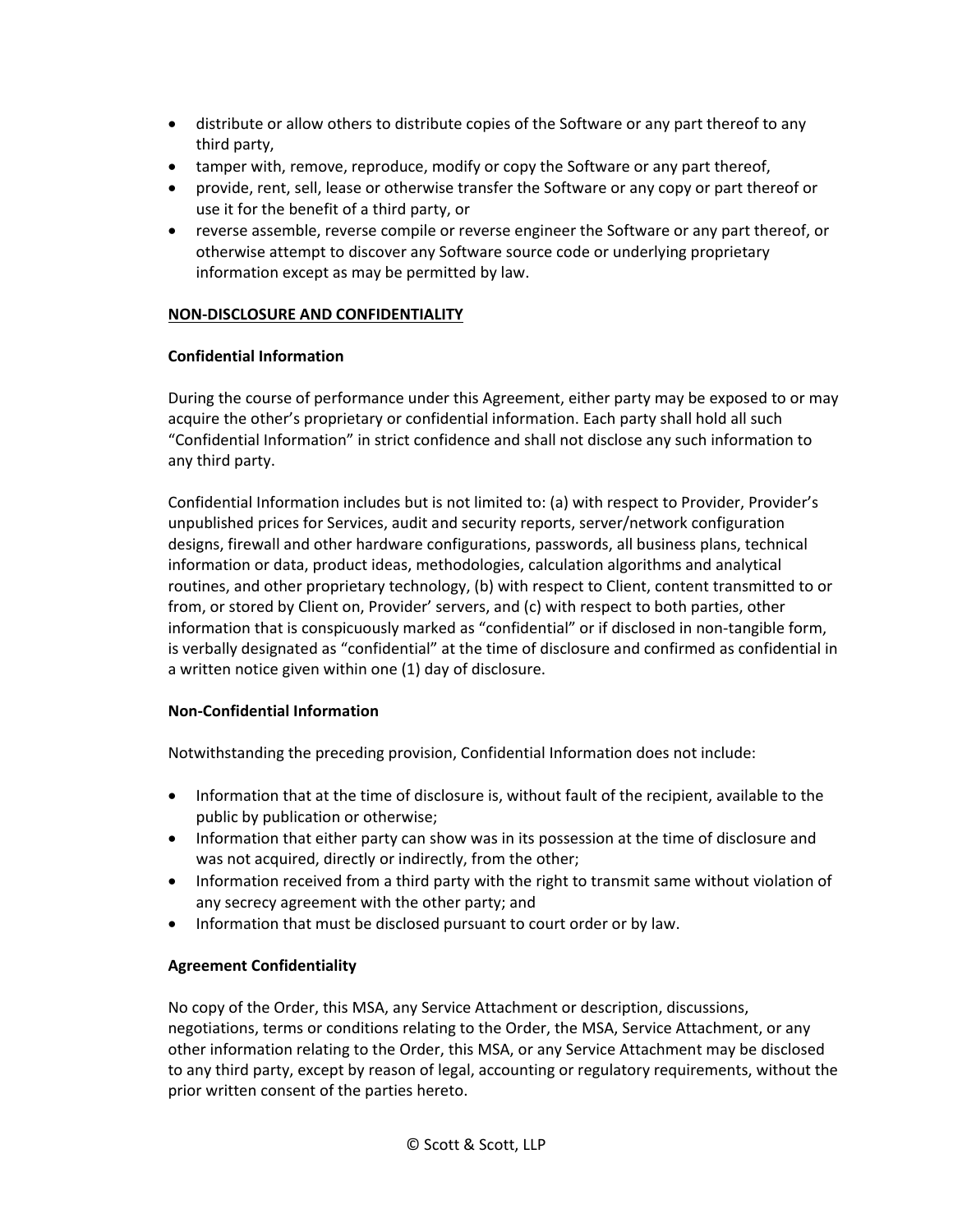#### **Information Releases**

Notwithstanding the preceding provisions, Provider may publicly refer to Client, orally and in writing, as a Client of Provider. Any other reference to Client by Provider may be made only pursuant to a written agreement between the parties.

#### **CLIENT COVENANTS AND OBLIGATIONS**

#### **Assistance**

Client shall provide in a timely and professional manner, and at no cost to Provider, assistance, cooperation, complete and accurate information and data, equipment, access to applicable computer and telecommunications facilities, networks, firewalls, servers, programs, files, documentation, passwords, a suitable work environment, and other resources requested by Provider to enable it to perform the Services (collectively, "Assistance"). Provider shall not be liable for any deficiency in performing the Services if such deficiency results from Client's failure to provide full Assistance as required hereunder. Assistance includes, but is not limited to, designating a project manager or contact person to interface with Provider during the course of Services.

#### **Software Licensing**

Unless specifically otherwise agreed to in an applicable Order, Client represents and warrants that Client has title to or has a license or the right to use or modify the Software and has a license or right to permit Provider to use, access or modify any software that Client has requested Provider to use, access or modify as part of the Services.

It is the Client's responsibility to independently ensure that **ALL** software in use by Client is properly licensed, and Client agrees to maintain records of applicable licenses. Provider will not promote the use of, or knowingly support software which is not properly licensed by Client. Assistance with software audits or licensing compliance matters are billable at Provider's then current hourly rates.

### **Unsupported Software**

Provider shall not be responsible or liable to Client for any consequences from the use of software no longer under manufacturer product support or no longer supported by the software publisher ("Unsupported Software"). **THEREFORE, CLIENT AGREES TO HOLD PROVIDER HARMLESS FROM ANY LOSS, INJURY OR DAMAGE TO CLIENT OR ANY HARDWARE, SOFTWARE, AND/OR COMPUTER DATA OF CLIENT CAUSED BY ANY USE OF UNSUPPORTED SOFTWARE.**

#### **Provider Access**

Client shall supply Provider necessary access to its personnel, appropriate documentation and records and facilities in order for Provider to timely perform the Services.

Broadband Internet access must be provided. Provider must be provided with remote access (via VPN or other reasonable remote access) to covered equipment. Appropriate cabling to all covered computers and devices must be provided. Appropriate air conditioning and ventilation for all covered computers and devices must be provided, in order to maintain temperature and air quality as specified by the applicable hardware manufacturers. Power surge protection must be provided for all covered computers and devices. Provider must be provided with convenient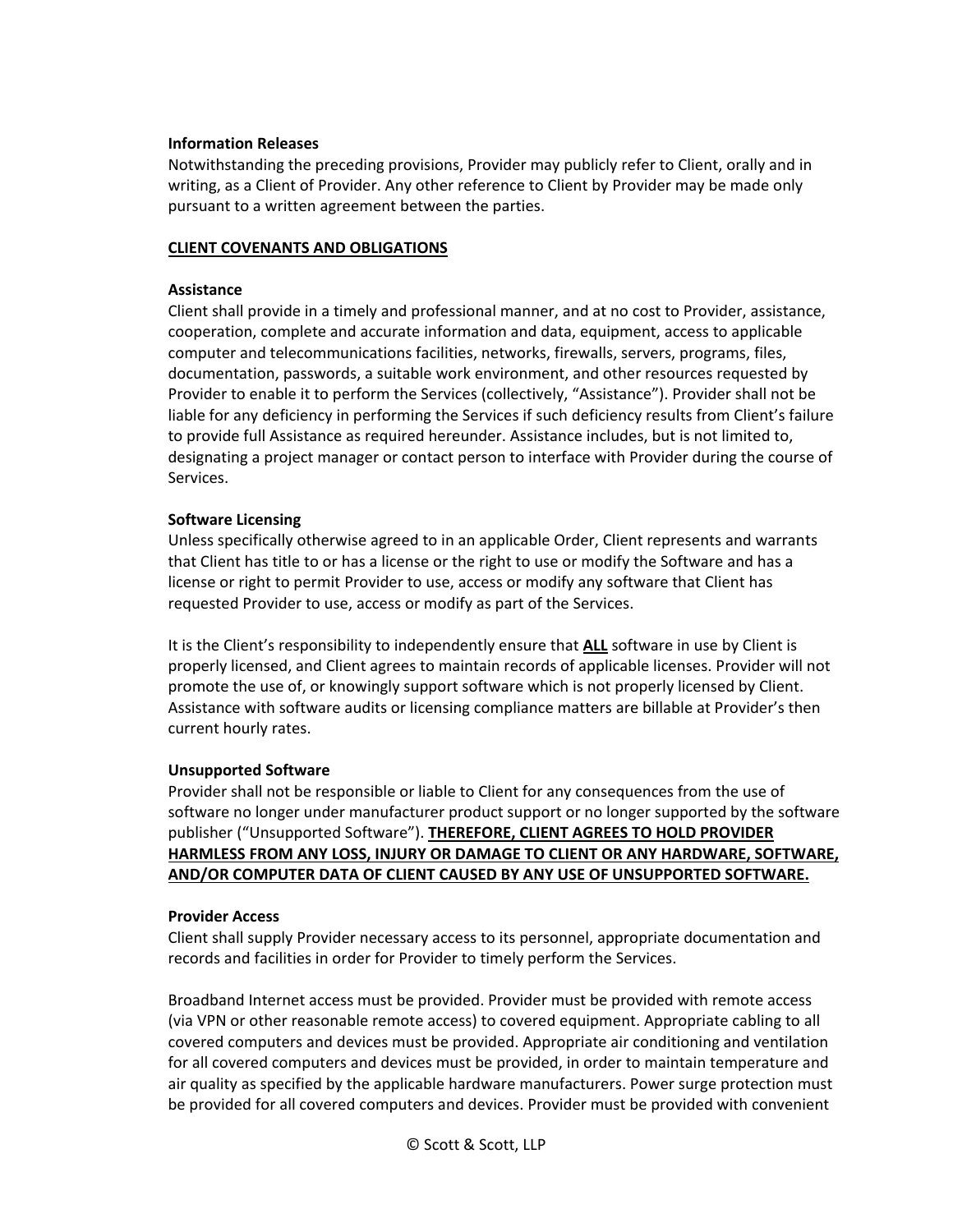and timely access to the Equipment covered under this Agreement, adequate working space and facilities within a reasonable distance of the equipment, and access to and use of all information, internal resources, and facilities determined necessary to service the equipment. Client may be required to conduct preliminary diagnostic steps or provide additional information related to a support request, prior to a technician being dispatched to Client's facility. Client must agree to assign one employee to be liaison or contact person to Provider in order to make communications between both parties effective.

#### **Third-Party Service Provider Fees**

Unless expressly undertaken by Provider in writing**,** Client is responsible for any Third-Party Service Provider charges and to arrange for disconnection or termination and payment of charges related to the disconnection or termination of any related services with Client's current carrier(s) or service provider(s).

### **Network Security and Malicious Events**

Unless specifically otherwise agreed to in an applicable Order, it is Client's sole responsibility to determine whatever actions deemed necessary to make Client's data and voice networks and circuits secure from unauthorized access. Hardware firewall must be in place. Wireless data traffic in the environment must be securely encrypted. Provider is not responsible for the security of Client's network and circuits from third parties, or for any damages that may result from any unauthorized access to Client's network.

Client has an affirmative obligation to protect Client's network environment, and to train its employees for spam, malware, phishing, virus protection, and prevention from criminal acts of third parties. **Provider is not responsible for criminal acts of third parties, including but not limited to hackers, phishers, crypto-locker, and any network environment subject to ransom.** 

If a security system for Client's network is included within the Services to be provided by Provider, Provider agrees to use commercially reasonable efforts to protect Client's network from malicious attack by computer viruses, computer worms and/or computer hackers (collectively, "malicious activities"). However, Client understands that no security system can guaranty complete protection against malicious activities as such attacks often involve the intentional action by third parties to invade and injure computer systems. **THEREFORE, CLIENT AGREES TO HOLD PROVIDER HARMLESS FROM ANY LOSS, INJURY OR DAMAGE TO CLIENT OR ANY HARDWARE, SOFTWARE, AND/OR COMPUTER DATA OF CLIENT CAUSED BY SUCH MALICIOUS ACTIVITIES.** 

### **Theft of Service**

Client shall notify Provider immediately, in writing, by electronic mail or by calling the Provider customer support line, if Client becomes aware at any time that the Services are being stolen or used fraudulently. Failure to do so in a timely manner may result in the immediate termination of the Services and additional charges to billed to Client. Client will be liable for all use of the Service using Equipment stolen from Client and any and all stolen Service or fraudulent use of the Services. Credits will not be issued for charges resulting from fraud that arises out of third parties hacking into any Equipment. This includes, but is not limited to, modem hijacking, wireless hijacking or other fraud arising out of a failure of Client's internal/corporate procedures. Provider will not issue credit for invoiced charges for fraudulent use resulting from Client's negligent or willful acts or those of an authorized user of Client's service. **THEREFORE,**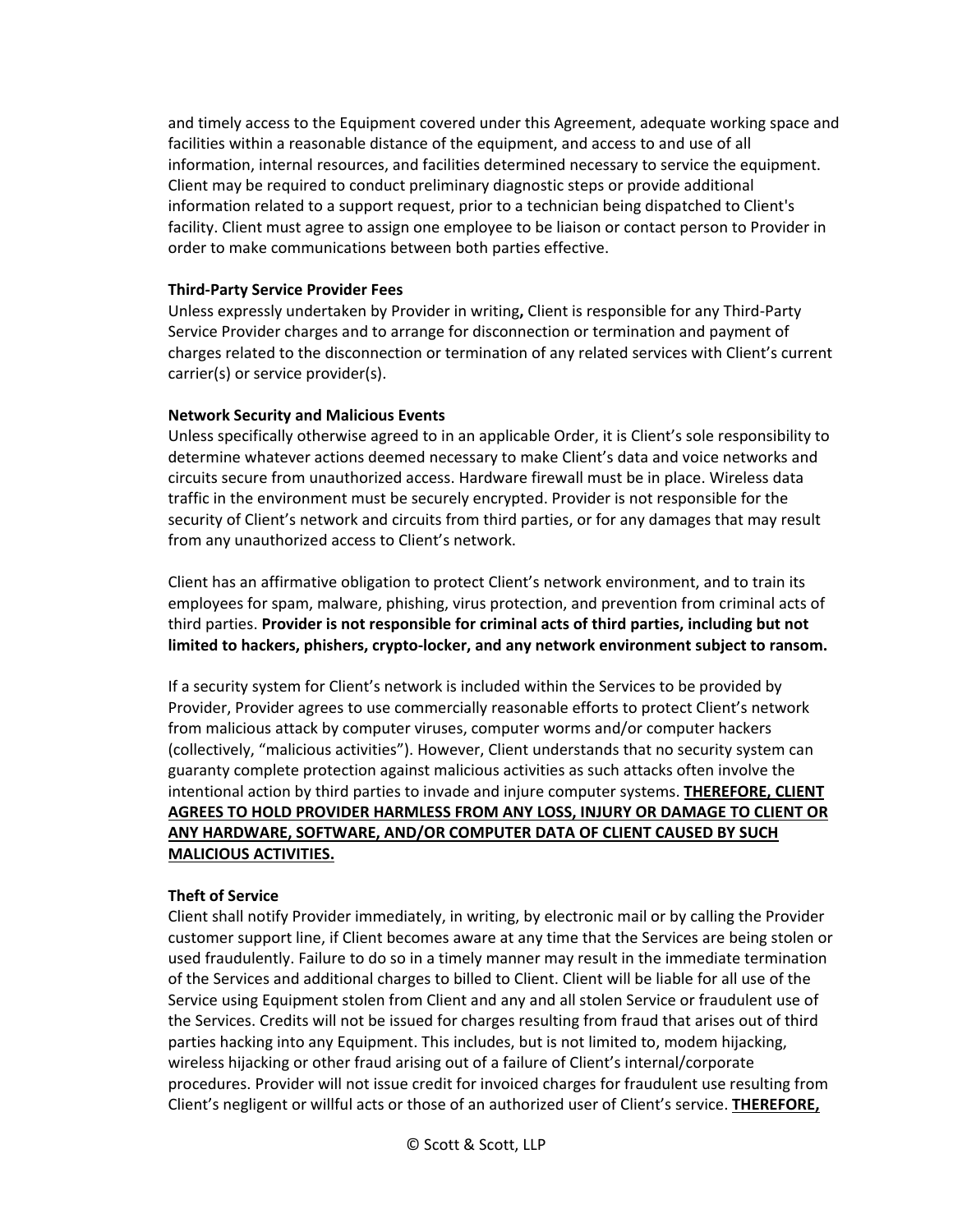# **CLIENT AGREES TO HOLD PROVIDER HARMLESS FROM ANY LOSS, INJURY OR DAMAGE TO CLIENT OR ANY THEFT OF SERVICE AND OR CLIENT CAUSE BY SUCH THEFT OF SERVICE.**

#### **Hardware Equipment**

Client Equipment must be in working order and maintained under a manufacturer's warranty or maintenance contract. Provider is not responsible for client equipment that is not maintained under manufacturer's warranty or maintenance contract or that is otherwise out of order. All fees, warranties, and liabilities against Provider assumes equipment is under manufactures warranty or maintenance contract or is in working order.

Provider in its reasonable opinion and supported by manufacturer information, may designate certain equipment as obsolete or defective, and therefore exclude it from coverage under this Agreement.

### **Physical Security**

Client is responsible for the physical security of its on-premises hardware and software systems.

### **Independent Backup**

Unless specifically otherwise agreed in to an applicable Order or Service Attachment, Client must maintain an independent backup of all files that are sent to either the cloud or a data backup service. A backup solution must be in place, with backup copies stored off-site. It is the Client's responsibility to verify that backups are made regularly, as well as the integrity of the backups. Provider shall not be held liable in the event of data loss, backup software failure, backup selection, backup hardware failure, backup media failure, or backup system failure even in the event that Provider was tasked to perform the backups. Client will be solely responsible for all lost data.

# **Third-Party Criminal Activity**

Provider is not responsible for criminal acts of third parties, including but not limited to intrusions or unauthorized access of any kind, hackers, phishers, crypto-locker, and any network environment subject to ransom. **CLIENT AGREES TO PAY RANSOM OR HOLD PROVIDER HARMLESS FOR ANY ACTIVITY AFFECTING NETWORK SECURITY ON CLIENT'S ENVIRONMENT RELATED TO THIRD-PARTY CRIMINAL ACTIVITY, NETWORK SECURITY OR PRIVACY.** Any costs or fees to rebuild or service machines will be billed at provider's then prevailing hourly rates.

### **Viruses**

Anti-virus solution must be in place, updated, with valid update subscription. Provider is not responsible for any harm that may be cause by Client's access to third party application programming interfaces or the execution or transmission of malicious code or similar occurrences, including without limitation, disabling devices, drop dead devices, time bombs, trap doors, Trojan horses, worms, viruses and similar mechanisms. Any costs or fees to rebuild or service machines are provided and sold separately by Provider.

### **Hardware and Software Configurations**

All Hardware and Software Configurations implemented by Provider shall belong to Provider, and shall constitute Provider's Confidential Information.

### **Client Data Security & Privacy**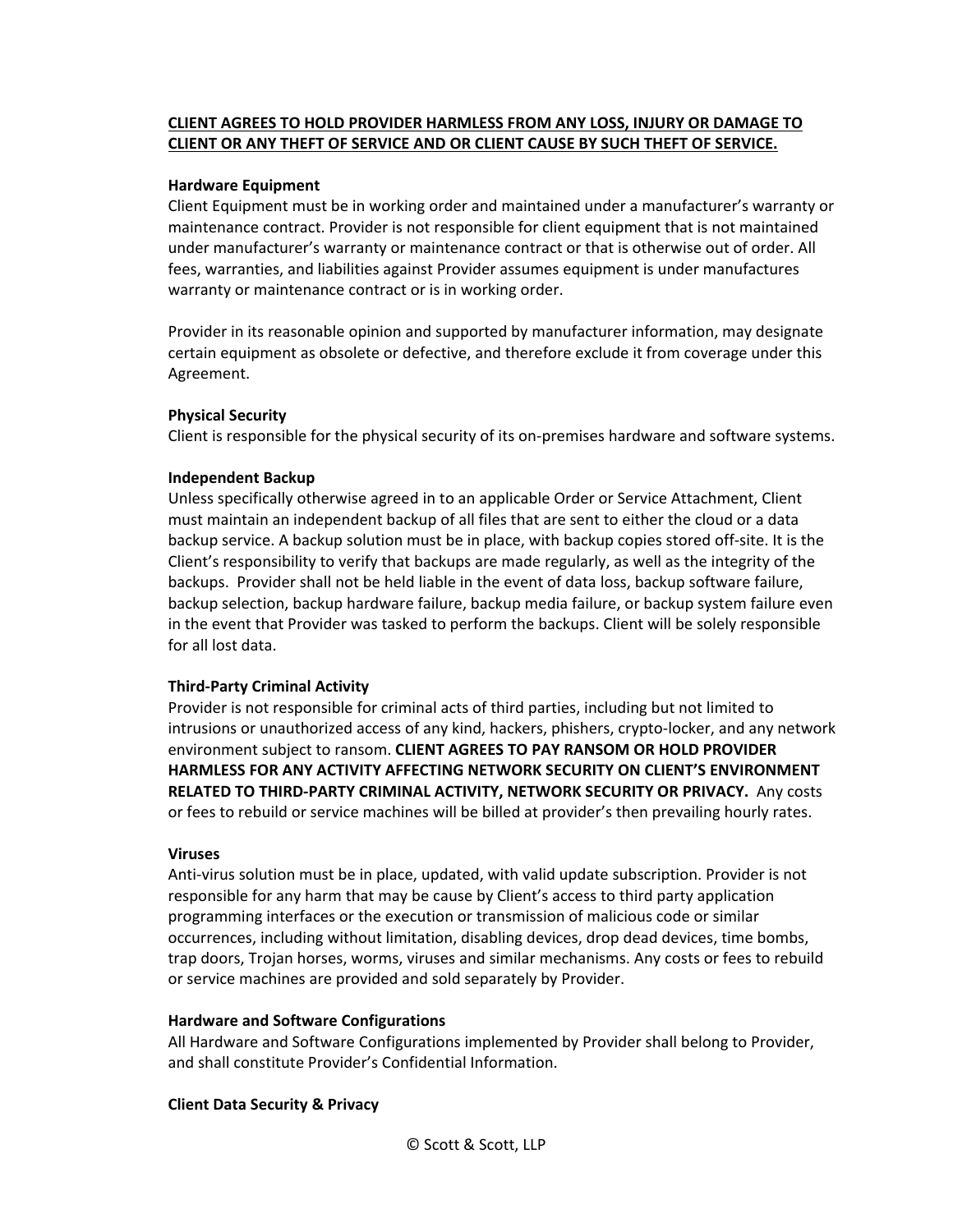In addition to its other confidentiality obligations under an applicable Service Attachment, Provider shall not use, edit or disclose to any party other than Client any Client Data (defined below), except as otherwise requested by Client, or required by court order or applicable law. For purposes of this provision, all data stored on the virtualized machines assigned to Client, including locally stored personal data of individual employees, will be considered Client Data by Provider.

As between Provider and Client, all Client Data is owned exclusively by Client. Client Data constitutes Confidential Information subject to the terms of the Agreement. Provider may access Client's User accounts, including Client Data, solely to respond to service or technical problems or otherwise at Client's request.

## **Security and Regulatory Recommendations**

Although it is under no obligation to do so, from time to time, Provider may make recommendations regarding regulatory compliance, safety and security related to Client's network and practices (e.g., multi-factored authentication). If Client fails to adopt or implement the recommended protocols, Client is responsible for any and all damages related to regulatory, security, privacy, or data protection, including but not limited to fines, data breach notification, malware or ransomware costs, restoration, forensic investigation, restoring backups, or any other costs or damages related to Client's refusal to implement the recommended protocols.

## **Password Management Services**

If Provider provides password management services to Client, Client shall be responsible and liable for any unauthorized use of passwords. **THEREFORE, CLIENT AGREES TO HOLD PROVIDER HARMLESS FROM ANY LOSS, INJURY OR DAMAGE TO CLIENT OR ANY THEFT OF PASSWORDS CAUSED BY SUCH USE OF THE PASSWORD SERVICES BY CLIENT.**

### **PROVIDER REPRESENTATIONS AND WARRANTY**

# **Internal Network Security Compromise Policy**

Provider monitors the availability and performance of its internal firewall and network security. This process involves monitoring for intrusion attempts and potential security breaches. In order to minimize a possible compromise of security, all services and applications exposed to the Internet on Provider's servers are updated with all commonly available security hotfixes and best practices. As appropriate, Provider proactively evaluates, investigates and reports securityrelated incidents to the appropriate authorities. Provider also monitors and proactively manages the anti-virus protection of its servers and applications using industry-recognized anti-virus software systems.

### **Service Warranty**

We warrant that the Services will be performed in a professional and workmanlike manner and as described in an applicable Service Attachment or Description. All Services will be deemed to be accepted unless Client notifies Provider in writing within ten (10) working days after performance that the Services did not conform to this warranty. Provider promptly will correct any non-conformities and will notify Client in writing that the non-conformities have been corrected.

### **DISCLAIMER OF WARRANTY**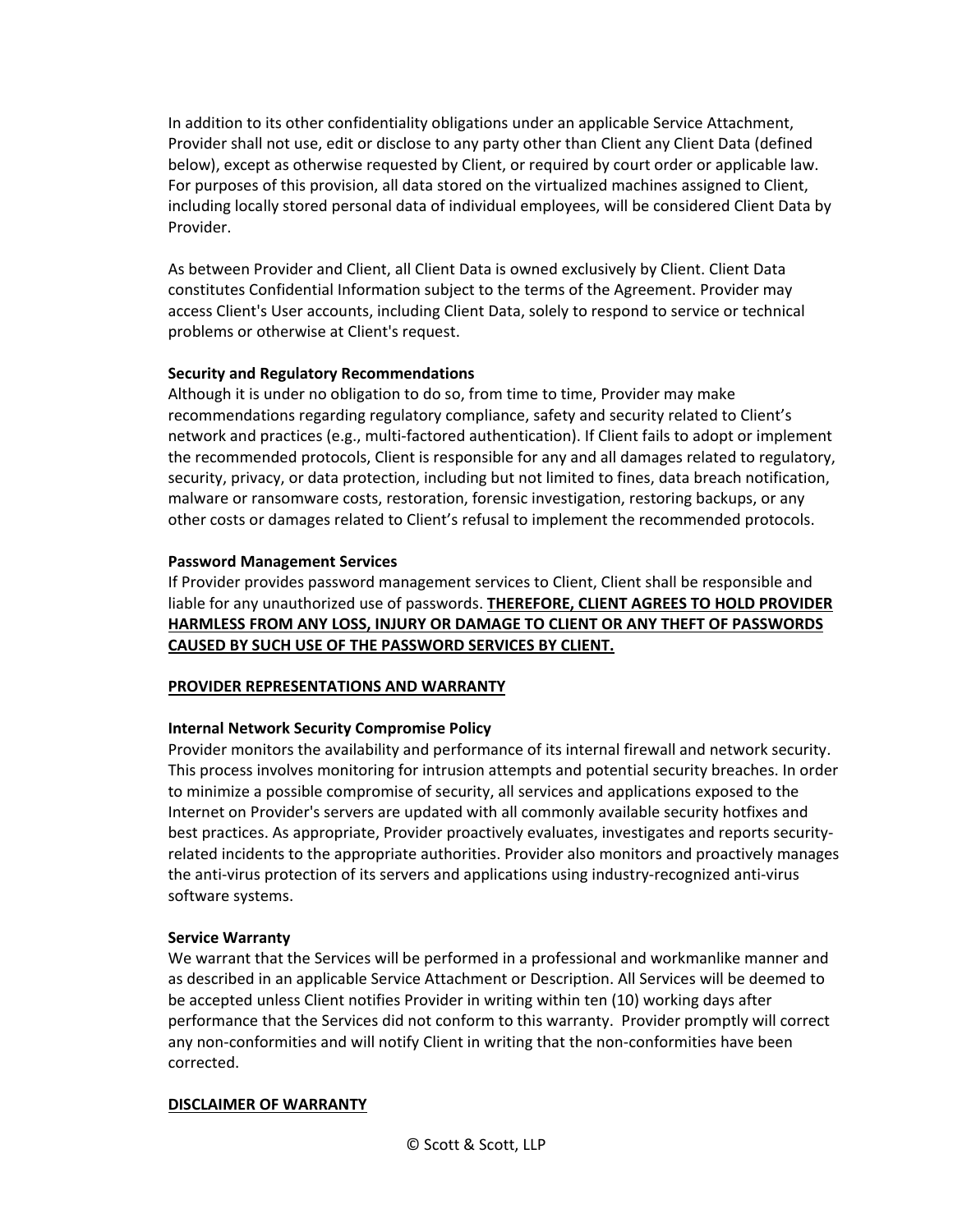**PROVIDER DOES NOT WARRANT THAT THE SERVICES WILL BE PERFORMED ERROR-FREE OR UNINTERRUPTED, THAT PROVIDER WILL CORRECT ALL SERVICES ERRORS, OR THAT THE SERVICES WILL MEET CLIENT'S REQUIREMENTS OR EXPECTATIONS, OR THAT THE SERVICE WILL BE COMPLETELY SECURE. THERE ARE RISKS INHERENT IN INTERNET CONNECTIVITY THAT COULD RESULT IN THE TEMPORARY LOSS OF SERVICE AVAILABILITY. PROVIDER IS NOT RESPONSIBLE FOR ANY ISSUES RELATED TO THE PERFORMANCE, OPERATION OR SECURITY OF THE SERVICES THAT ARISE FROM CLIENT'S CONTENT OR THIRD-PARTY CONTENT OR SERVICES PROVIDED BY THIRD PARTIES. PROVIDER SHALL HAVE NO OBLIGATION WITH RESPECT TO A WARRANTY CLAIM (i) IF NOTIFIED OF SUCH A CLAIM AFTER THE WARRANTY PERIOD OR (ii) IF THE CLAIM IS THE RESULT OF THIRD-PARTY HARDWARE OR SOFTWARE FAILURES, OR THE ACTIONS OF CLIENT OR A THIRD PARTY.**

**FOR ANY BREACH OF THE SERVICES WARRANTY, CLIENT'S EXCLUSIVE REMEDY AND PROVIDER'S ENTIRE LIABILITY SHALL BE THE CORRECTION OF THE DEFICIENT SERVICES THAT CAUSED THE BREACH OF WARRANTY, OR, IF PROVIDER CANNOT SUBSTANTIALLY CORRECT THE DEFICIENCY IN A COMMERCIALLY REASONABLE MANNER, CLIENT MAY END THE DEFICIENT SERVICES AND PROVIDER WILL REFUND TO CLIENT THE FEES FOR THE TERMINATED SERVICES THAT CLIENT PRE-PAID TO PROVIDER FOR THE PERIOD FOLLOWING THE EFFECTIVE DATE OF TERMINATION.** 

**TO THE EXTENT NOT PROHIBITED BY LAW, CLIENT ACKNOWLEDGES THESE WARRANTIES ARE EXCLUSIVE AND THERE ARE NO OTHER EXPRESS OR IMPLIED WARRANTIES OR CONDITIONS BY THE PROVIDER OR ANY THIRD-PARTY VENDORS' INCLUDING FOR SOFTWARE, HARDWARE, SYSTEMS, NETWORKS OR ENVIRONMENTS OR FOR MERCHANTABILITY, SATISFACTORY QUALITY AND FITNESS FOR A PARTICULAR PURPOSE, AND THAT THOSE THIRD-PARTY VENDORS DISCLAIM ANY AND ALL LIABILITY, WHETHER DIRECT, INDIRECT OR CONSEQUENTIAL, ARISING FROM THE SERVICES.** 

**PROVIDER MAY LINK TO OR OFFER THIRD-PARTY SERVICES FOR RESALE. ANY PURCHASE, ENABLING, OR ENGAGEMENT OF THIRD-PARTY SERVICES, INCLUDING BUT NOT LIMITED TO IMPLEMENTATION, CUSTOMIZATION, CONSULTING SERVICES, E-MAIL, WEB HOSTING, SERVER HOSTING, PHONE SERVICE, AND ANY EXCHANGE OF DATA BETWEEN CLIENT AND ANY THIRD-PARTY SERVICE, IS SOLELY BETWEEN CLIENT AND THE APPLICABLE THIRD-PARTY SERVICE PROVIDER AND IS SUBJECT TO THE TERMS AND CONDITIONS OF SUCH THIRD-PARTY PROVIDER. PROVIDER DOES NOT WARRANT THIRD-PARTY SERVICES AND IS NOT RESPONSIBLE OR LIABLE FOR SUCH SERVICES OR ANY LOSSES OR ISSUES THAT RESULT FROM CLIENT'S USE OF SUCH SERVICES. IF CLIENT PURCHASES, ENABLES OR ENGAGES ANY THIRD-PARTY SERVICE FOR USE IN CONNECTION WITH THE SERVICES, CLIENT ACKNOWLEDGES THAT PROVIDER MAY ALLOW THIRD-PARTY SERVICES PROVIDERS TO ACCESS CLIENT DATA USED IN CONNECTION WITH THE SERVICES AS REQUIRED FOR THE INTEROPERATION OF SUCH THIRD-PARTY SERVICES WITH THE SERVICES. CLIENT REPRESENTS AND WARRANTS THAT CLIENT'S USE OF ANY THIRD-PARTY SERVICE SIGNIFIES CLIENT'S INDEPENDENT CONSENT TO THE ACCESS AND USE OF CLIENT'S DATA BY THE THIRD-PARTY SERVICE PROVIDER, AND THAT SUCH CONSENT, USE, AND ACCESS IS OUTSIDE OF PROVIDERS'S CONTROL. PROVIDER WILL NOT BE RESPONSIBLE OR LIABLE FOR ANY DISCLOSURE, MODIFICATION OR DELETION OF DATA RESULTING FROM ANY SUCH ACCESS BY THIRD-PARTY SERVICE PROVIDERS.**

#### **COMPLIANCE WITH LAWS**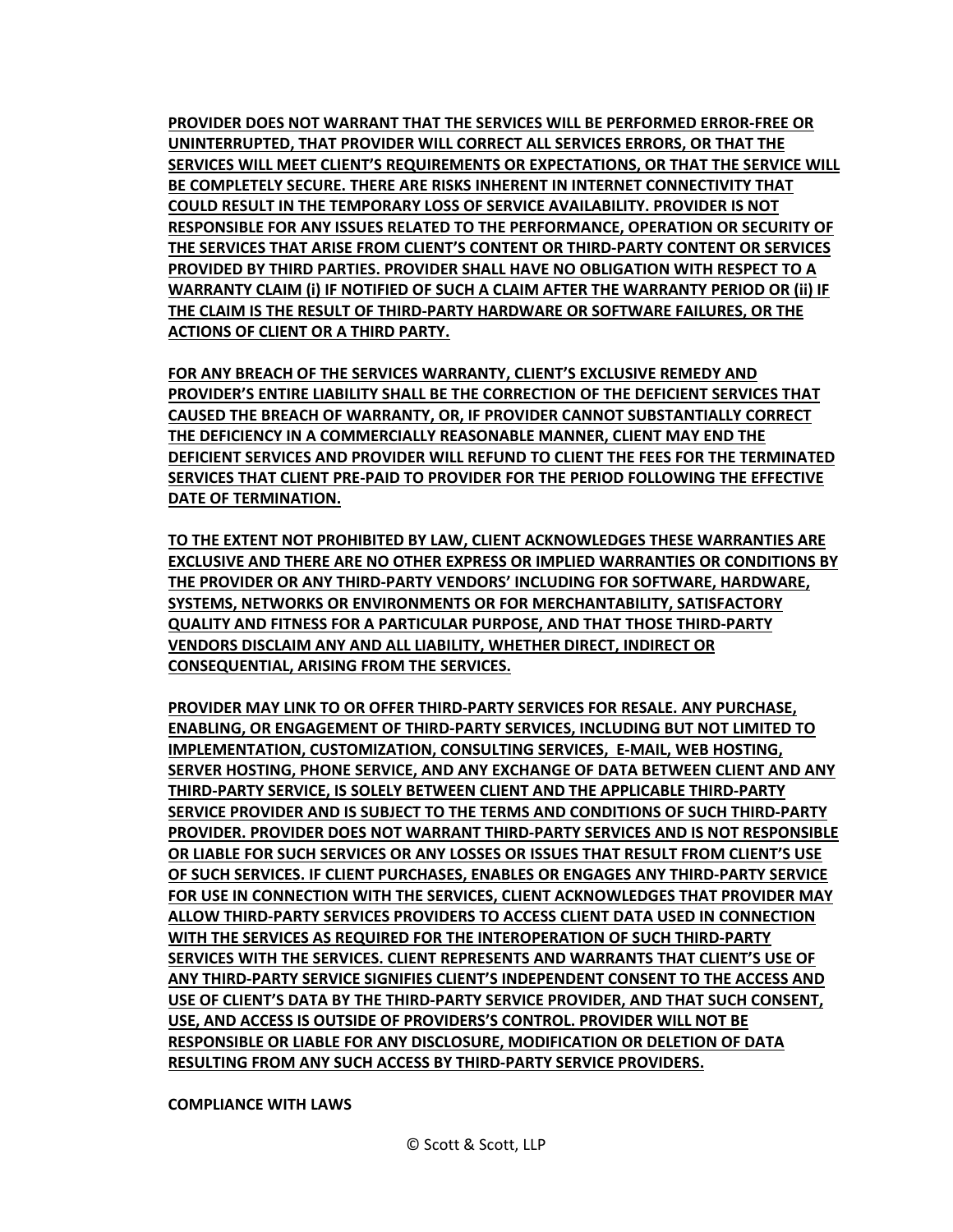Provider shall comply with all laws applicable to Provider in its role as a Managed IT Provider. For the avoidance of doubt, unless otherwise provided in a separate Data Processing Agreement ("DPA"), Provider is not responsible for complying with the laws applicable to Client or Client's industry. Client shall comply with all laws applicable to Client or in Client's industry.

Although it is under no obligation to do so, from time to time, Provider may make recommendations regarding legal requirements and regulatory compliance protocols related to Client's network and practices. If Client fails to adopt or implement the recommended legal requirements or regulatory compliance protocols, Client is responsible for any and all damages related to legal and regulatory compliance. Even if Client does take Provider's advice regarding legal requirements and regulatory compliance protocols, Provider does not take responsibility for any legal requirements and regulatory compliance protocols or audits.

## **NO HIRING**

Client shall not solicit for employment with Client any Provider employee with whom Client has had direct contact in connection with the Services during the Term of this Agreement and for twelve (12) months following termination of this Agreement.

Client acknowledges that injury resulting from any breach of this provision would be significant and irreparable and that it would be extremely difficult to ascertain the actual amount of damages resulting from such breach. Therefore, in the event of a violation of this provision, in addition to any other right Provider may have at law or in equity, Client shall make a one-time payment to Provider in the amount of one hundred percent (100%) of the affected employee's base salary for one year, which accurately reflects the reasonable value of the employee's time and costs. We agree that such amount is not intended as a penalty and is reasonably calculated based upon the projected costs the injured party would incur to identify, recruit, hire and train suitable replacements for such personnel.

### **DISPUTES**

# **Period for Bringing Claim**

No claims may be made more than six (6) months after the date by which the fault or failure should reasonably have been discovered; failure to make such a claim within the six (6) month period shall forever bar the claim.

### **Continued Service**

Unless Provider is bringing an action for Client's failure to make payments for Services not otherwise in dispute, Provider will continue to provide Services under this Agreement, and Client shall continue to make payments to us, in accordance with this Agreement, during the period in which the parties seek resolution of the dispute.

### **Attorneys' Fees**

In the event that there is any dispute, difference, or claim related to this Agreement that is resolved either through arbitration or through litigation, the prevailing party will be entitled to an award of reasonable attorneys' fees incurred while defending or prosecuting such dispute, difference, or claim.

### **INDEMNIFICATION**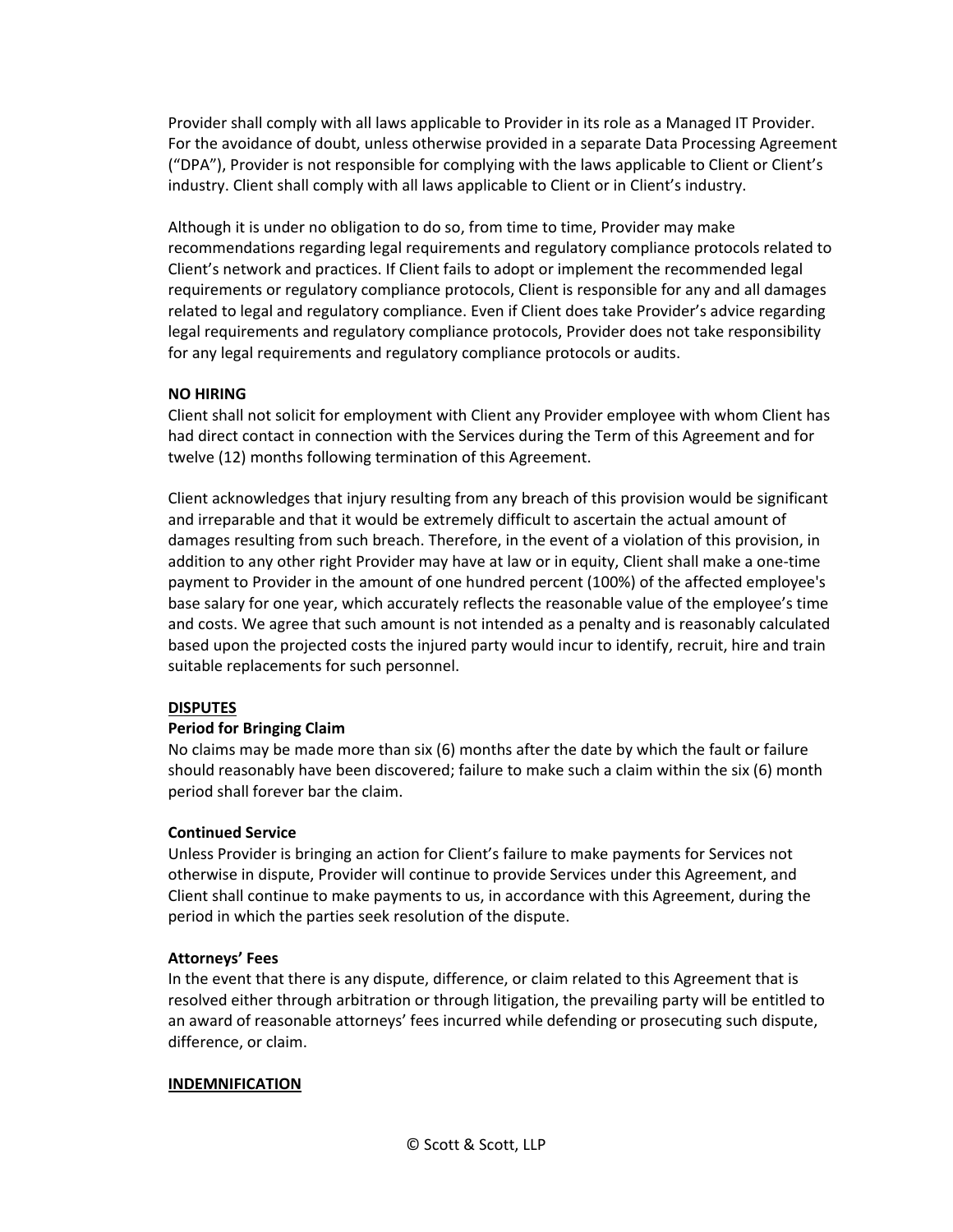# **By Client**

Client shall defend, indemnify and hold Provider harmless against all costs and expenses, including reasonable attorney's fees, associated with the defense or settlement of any claim that:

- Provider's use, access or modifications of any software that Client has requested that Provider use, access or modify as part of the Services infringes any patent, copyright, trademark, trade secret or other intellectual property right;
- Any claim related to software licensing and software licensing compliance; or
- Any claim related to any federal, state, or international law or regulation involving data privacy, data protection, or data breach to which Client is subject.

Client shall pay any judgments or settlements based on any such claims.

## **By Provider**

Subject to the limitation of liability set forth in the section titled LIMITATION OF LIABILITY, Provider agrees to indemnify and hold Client harmless from and against all loss, liability, and expense including reasonable attorney's fees caused by Provider's:

- a) negligent act, error, omission, or misrepresentation;
- b) breach of any contractual term implied by law;
- c) other act, error or omission giving rise to civil liability arising out of business activities performed for Client.

### **LIMITATION OF LIABILITY**

**EXCEPT AS MAY BE DESCRIBED IN AN APPLICABLE SERVICE DESCRIPTION OR IN A SERVICE AGREEMENT FOR PROJECT SERVICES, PROVIDER' LIABILITY UNDER THIS AGREEMENT IS LIMITED TO ANY ACTUAL, DIRECT DAMAGES INCURRED BY CUSTOMER AND WILL NOT EXCEED THE GREATER OF (1) THE PROCEEDS OF ANY PROVIDER'S PROFESSIONAL LIABILITY INSURANCE MAINTAINED BY PROVIDER UNDER ITS APPLICABLE INSURANCE POLICIES, OR (2) THE AMOUNTS PAID BY CUSTOMER TO PROVIDER UNDER THIS AGREEMENT AND ALL SERVICE DESCRIPTIONS DURING THE SIX-(6) MONTH PERIOD IMMEDIATELY PRECEDING THE ACCRUAL OF ANY SUCH CLAIM. IN THE EVENT OF AN INSURANCE COVERAGE DISPUTE, PROVIDER IS NOT REQUIRED TO DISPUTE THE COVERAGE DETERMINATION AND IS NOT REQUIRED TO FILE A DECLARATORY JUDGMENT ACTION.**

**IN NO EVENT IS EITHER PARTY TO BE HELD LIABLE TO THE OTHER PARTY FOR ANY INCIDENTAL, CONSEQUENTIAL, SPECIAL, INDIRECT OR PUNITIVE DAMAGES OR CLAIMS, INCLUDING BUT NOT LIMITED TO LOST PROFITS, LOST SAVINGS, LOST PRODUCTIVITY, LOSS OF DATA, LOSS FROM INTERRUPTION OF BUSINESS, LOSS OF PROGRAMS OR INFORMATION, AND THE LIKE THAT RESULT FROM THE USE OR INABILITY TO USE THE SERVICES OR FROM MISTAKES, THE SERVICES NOT MEETING CLIENT'S REQUIREMENTS OR EXPECTATIONS, OMISSIONS, TRANSLATIONS AND SYSTEM WORDINGS, FUNCTIONALITY OF FILTERS, MIGRATION ISSUES, INTERRUPTIONS, DELETION OF FILES OR DIRECTORIES, HARDWARE FAILURES, UNAVAILABILITY OF BACKUPS, ERRORS, DEFECTS, DELAYS IN OPERATION, TRANSMISSION, SECURITY BREACH, OR THIRD-PARTY SEVICE FAILURES, EVEN IF PREVIOUSLY ADVISED OF THEIR POSSIBILITY AND REGARDLESS OF WHETHER THE FORM OF ACTION IS IN CONTRACT, TORT OR OTHERWISE. PROVIDER WILL NOT BE LIABLE FOR ANY KIND OF AUTHORIZED ACCESS**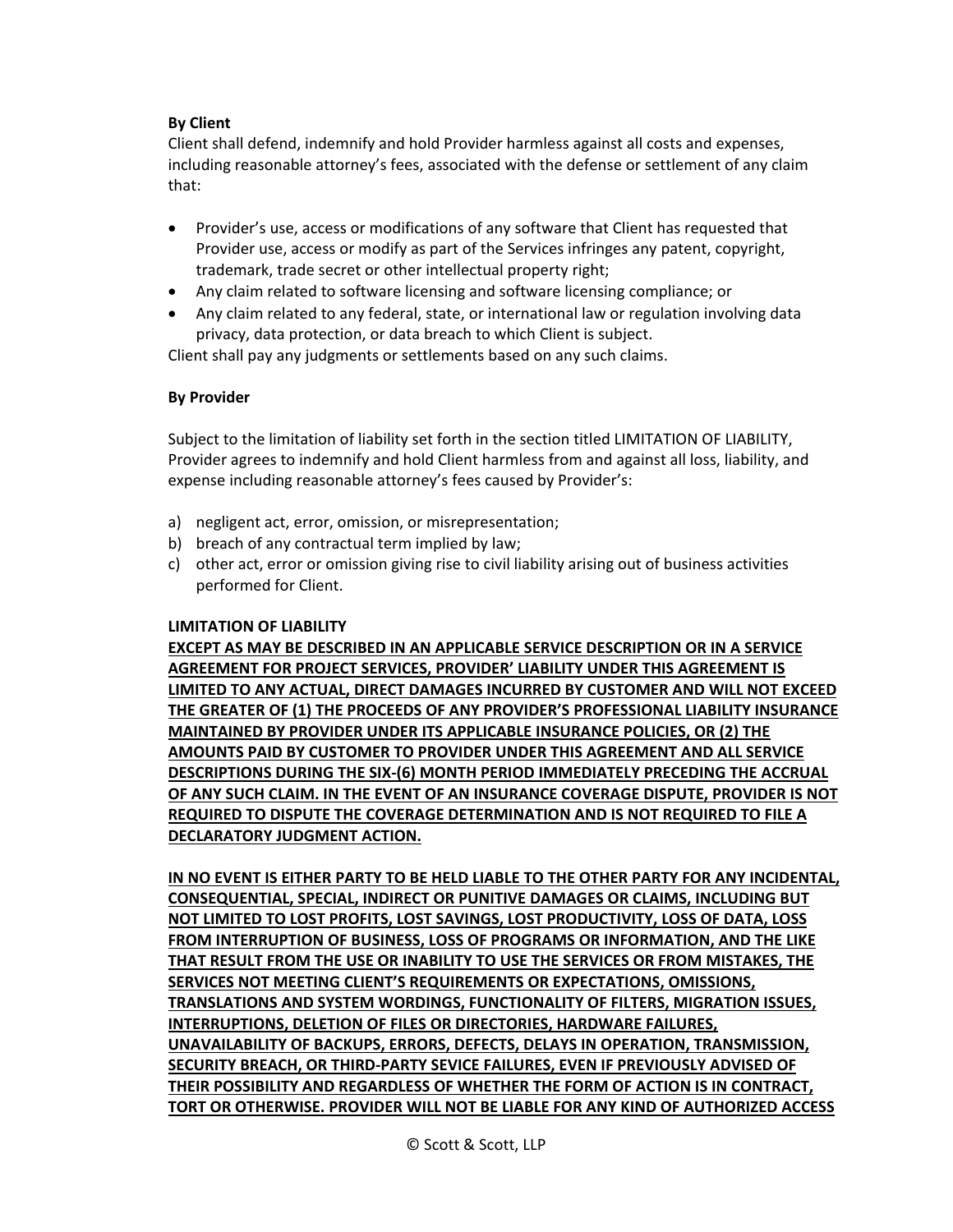**OR ANY HARM THAT MAY BE CAUSED BY CLIENT'S ACCESS TO THIRD PARTY APPLICATION PROGRAMMING INTERFACES OR THE EXECUTION OR TRANSMISSION OF MALICIOUS CODE OR SIMILAR OCCURRENCES, INCLUDING WITHOUT LIMITATION, DISABLING DEVICES, DROP DEAD DEVICES, TIME BOMBS, LOGIC BOMBS, TRAP DOORS, TROJAN HORSES, WORMS, VIRUSES, HACKERS, PHISHERS, CRYPTO-LOCKERS, RANSOMWARE, AND SIMILAR MECHANISMS. CLIENT AGREES THAT THE TOTAL LIABILITY OF PROVIDER AND CLIENT'S SOLE REMEDY FOR ANY CLAIMS REGARDING THE SERVICES UNDER THIS AGREEMENT, INCLUDING ANY SCHEDULE, OR OTHERWISE IS LIMITED TO PROCEEDS IN SECTION APPLICABLE INSURANCE COVERAGE.**

**CLIENT ACKNOWLEDGES AND AGREES THAT PROVIDER WOULD NOT ENTER INTO THIS AGREEMENT FOR THE CONSIDERATION GIVEN BY CLIENT BUT FOR THE LIMITATIONS OF LIABILITY AND DAMAGES CONTAINED IN THIS AGREEMENT. CLIENT ACKNOWLEDGES AND AGREES THAT THE RIGHT TO RECEIVE THE SERVICES IN EXCHANGE FOR THE LIMITATIONS IN THIS AGREEMENT AND THE OTHER CONSIDERATION GIVEN BY CLIENT FOR THE SERVICES CONSTITUTES A BARGAIN THAT IS FAIR AND REASONABLE.**

### **INSURANCE**

Client Obligations: Client shall maintain a minimum of One Million Dollars (US \$1,000,000) in insurance coverage through its respective carriers. Such insurance must include, at a minimum, commercial general liability, workers compensation coverage, and first party cyber liability.

Provider Obligations: Provider agrees to maintain during the Term, professional liability insurance including errors and omissions with aggregate limits of at least One Million Dollars (US \$1,000,000). Client's insurance shall be primary over Provider's insurance. Client agrees to waive and to require its insurers to waive any rights of subrogation or recovery they may have against Provider, its agents, officers, directors and employees.

### **DATA PRIVACY & PROTECTION**

### **California Consumer Privacy Act ("CCPA")**

Client agrees not to provide any data to Provider subject to the California Consumer Privacy Act ("CCPA") without first entering into an appropriate Data Processing Agreement with Provider that specifically references CCPA.

## **Gramm-Leach-Bliley Act ("GLBA") & Health Insurance Portability and Accountability Act ("HIPAA") Data Processing**

Client agrees not to provide any data to Provider subject to the Gramm-Leach-Bliley Act ("GLBA") or Health Insurance Portability and Accountability Act ("HIPAA") without first entering into an appropriate Data Processing Agreement with Provider that specifically references GLBA.

### **General Data Protection Regulation ("GDPR") & United Kingdom Data Processing**

Client agrees not to provide any data to Provider from any data subject of the European Union or the United Kingdom that is regulated under the General Data Protection Regulation ("GDPR") or similar data protection regulation without first entering into an appropriate Data Processing Agreement with Provider that specifically references GDPR.

#### **New York SHIELD ACT ("SHIELD")**

Client agrees not to provide any data to Provider subject to the New York SHIELD Act ("SHIELD")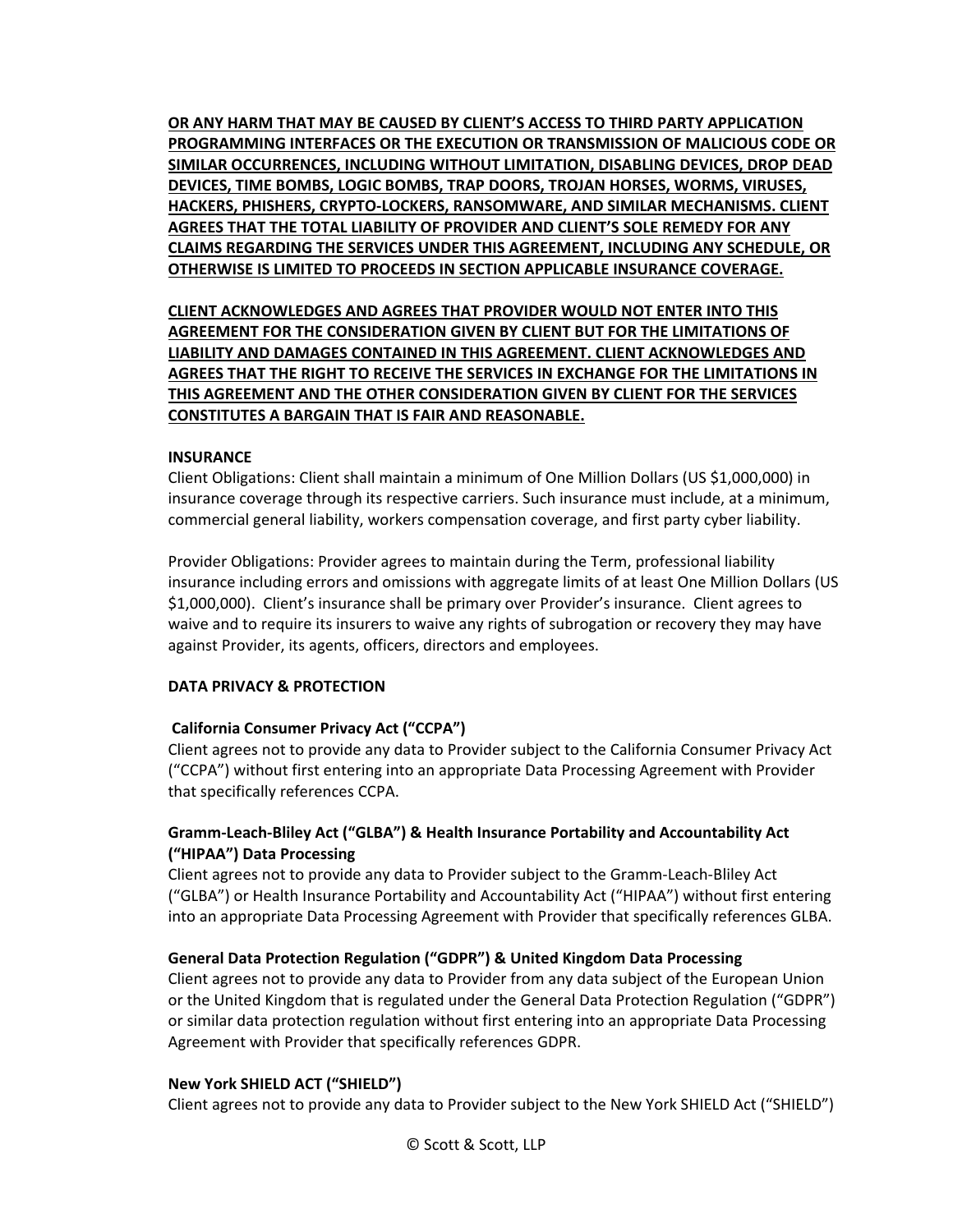without first entering into an appropriate Data Processing Agreement with Provider that specifically references SHIELD.

### **Data Processing Agreement**

For Clients who require the processing of CCPA, GLBA, HIPAA, GDPR, or United Kingdom data processing or other data privacy and/or data protection regulation, Client must enter into an applicable agreement with Provider in the form of a data processing agreement (the "Data Processing Addendum"). Each data privacy or data protection regulation may contain its own separate addendum (or combined addendum) depending on Provider or Client's regulated activities.

# **GENERAL**

# **Observed Holidays**

Provider reserves the right to identify observed holidays and adjust its holiday schedules from time to time. When a holiday falls on a weekend, Provider may close on the closest business day in observance of that holiday. After-hours emergency support is still available during these times, and Client will be charged for Services at Provider's then-prevailing after-hours and Holiday support rates.

# **Notices**

Except as otherwise provided under this Agreement, all notices, demands or requests to be given by any party to the other party shall be in writing and shall be deemed to have been duly given on the date delivered in person, or sent via fax, courier service, electronic mail, or on the date of the third business day after deposit, postage prepaid, in the United States Mail via Certified Mail, return receipt requested, and addressed as set forth on the applicable Order.

The address to which such notices, demands, requests, elections or other communications are to be given by either party may be changed by written notice given by such party to the other party pursuant to this Section.

# **Force Majeure**

Provider will not be liable for any failure of performance of the Services due to causes beyond its reasonable control, including, but not limited to, fire, flood, electric power interruptions, national or regional emergencies, epidemics, pandemics, public health emergencies, stay-athome orders, furloughs, quarantines, or other restriction or prohibition, civil disorder, acts of terrorism, riots, strikes, Acts of God, or any law, regulation, directive, or order of the United States government, or any other governmental agency, including state and local governments having jurisdiction over Provider or the Services provided hereunder (the "Affected Performance").

Any party whose performance is so affected shall give written notice to the other party describing the Affected Performance. The parties promptly shall confer, in good faith, to agree upon equitable, reasonable action to minimize the impact on both parties of such condition. If the delay caused by the force majeure event lasts for a period of more than thirty (30) days, the parties shall attempt to negotiate an equitable modification to the Agreement pertaining to the Affected Performance. If the parties are unable to agree upon an equitable modification, then either party may serve thirty (30) days' written notice of termination on the other party with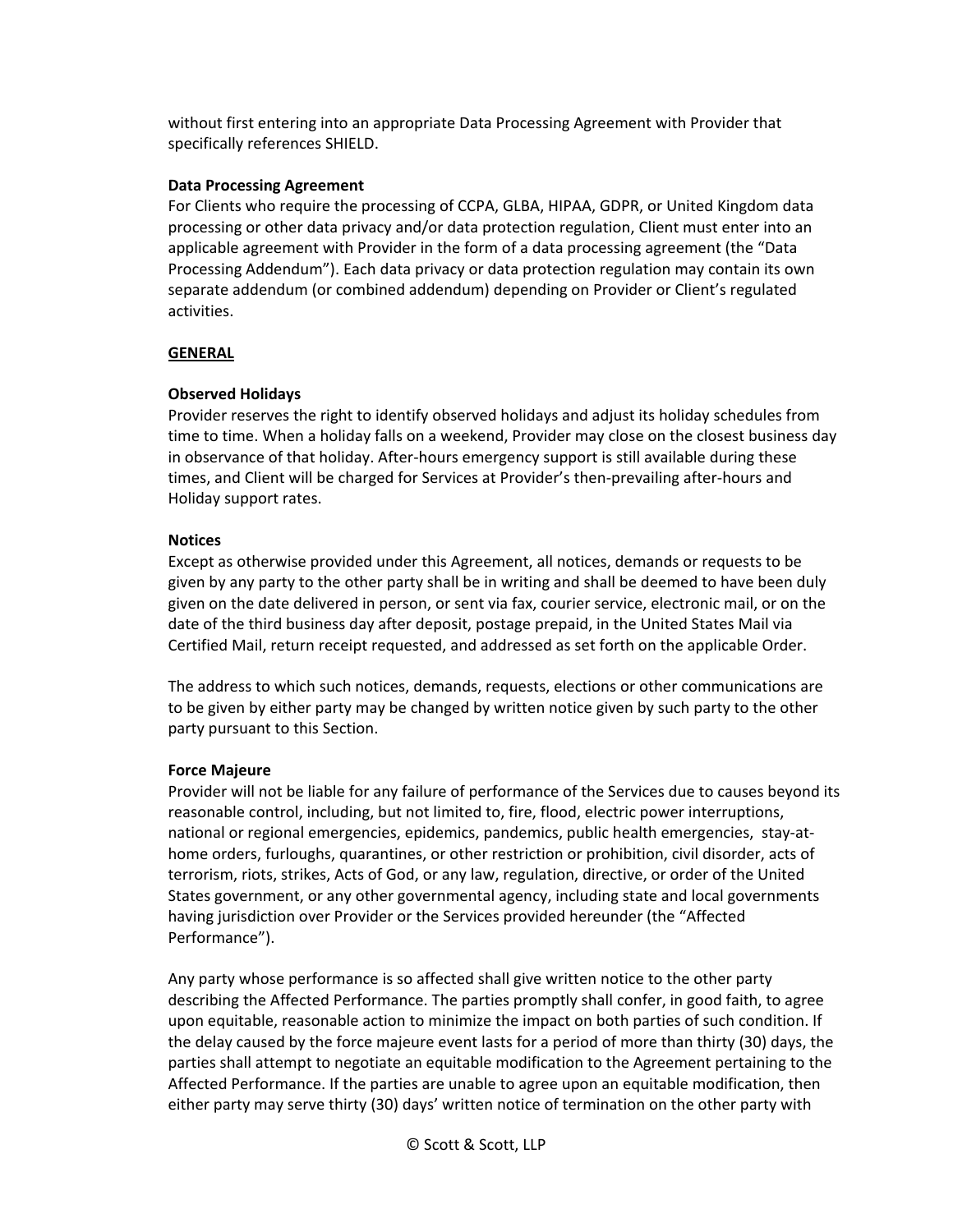respect only to the portion of the Agreement relating to the Affected Performance. Client shall pay Provider for that portion of the Affected Performance that was completed or that was in the process of being completed through the effective termination date of the Affected Performance.

#### **Waiver**

No delay in exercising, no course of dealing with respect to, and no partial exercise of, any right or remedy hereunder will constitute a waiver of any right or remedy, or future exercise thereof.

#### **Assignment**

Neither party may assign this Agreement, in whole or in part, or any of its rights or obligations hereunder without the prior written consent of the other party. However, Provider may assign or otherwise transfer its rights, interests and obligations under this Agreement without Client's consent in the event of a change in control of 50% or more of the equity of Provider, the sale of substantially all the assets of Provider, or the restructuring or reorganization of Provider or its affiliate entities. If Client transfer its rights, interests and obligations under this Agreement without Provider consent then such assignment will not be valid, and Client shall remain responsible for all Fees under this Agreement and any Attachment regardless of whether Client continues to derive any benefit from the Services. In addition, unless otherwise agreed, Provider may contract with third parties to deliver some or all of the Services, and no such third-party contract is to be interpreted as an assignment of this Agreement. However, Provider will use commercially reasonable efforts to ensure that any and all such third parties abide by all of the terms of this Agreement, and, except as otherwise agreed, Provider will remain solely responsible for the fulfillment of all of Provider's obligations under this Agreement. This Agreement is binding upon the parties, their successors and permitted assigns.

### **Marketing**

Client hereby grants Provider the right to reference Client's name, industry, logo, and URLs in its marketing literature, website, and/or correspondence to potential new Clients, so as to identify Client as a customer of Provider for marketing purposes and for Provider's benefit. Such information is not considered Confidential Information subject to non-disclosure.

### **Notifications and Alerts**

Client hereby grants Provider the right to utilize Client information to send alerts, notifications, news, and general correspondence to Client to provide the Services.

#### **Survival**

The parties' respective duties and obligations with respect to proprietary rights, intellectual property rights, and non-disclosure and confidentiality will survive and remain in effect, notwithstanding the termination or expiration of this Agreement.

#### **Amendment**

Provider may, from time to time, in its sole discretion, and for any reason, amend the Order, the Master Services Agreement and any Service Attachments other Descriptions posted on Provider's web page. However, the Master Services Agreement and Service Attachments in effect as of the date that Client signed the Order are the agreements that will govern the relationship until this Agreement expires or one of the parties terminates it. This Agreement may be modified or amended only by a writing signed by both parties.